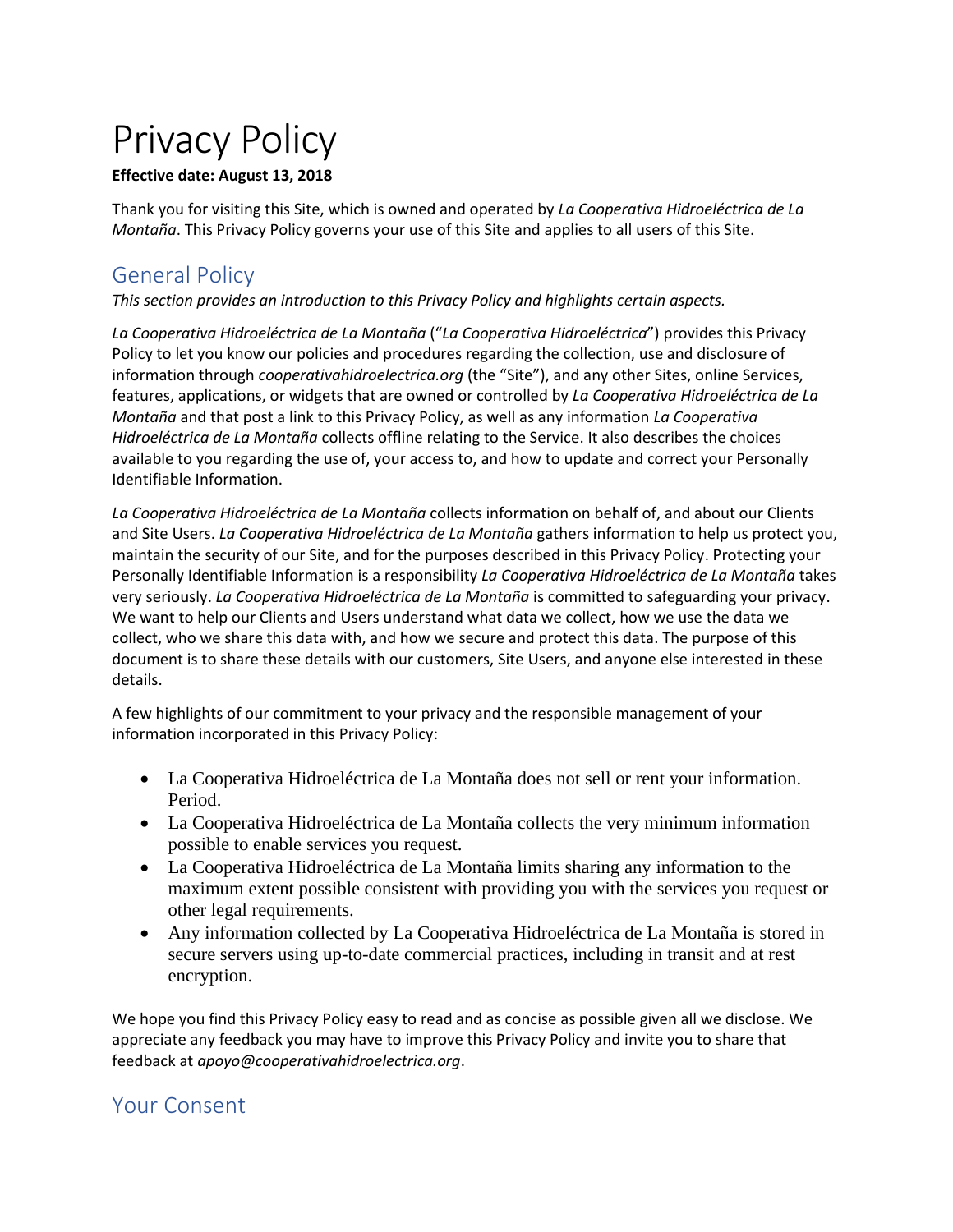*This section confirms that by accessing the Site or Services you agree to the terms of this Privacy Policy.*

By accessing the Site or using the Service, you consent to the collection, use, disclosure, and transfer of your information as described in this Privacy Policy (and any Privacy Notices that apply to you). Please note that certain features or services referenced in this Privacy Policy may not be offered on the Service at all times. Please also review our Terms of Service, which governs your use of this Site or the Service. If you do not consent to the collection, use, disclosure and transfer of your information as described in this Policy (and any Privacy Notices that apply to you), you may not use this Site. If you have questions about this Policy, or any Privacy Notice, please contact us using the information provided at the end of this policy.

#### Definitions

*This section defines key terms used in this Privacy Policy.*

"Site" means content available at the *cooperativahidroelectrica.org* domain and other Internet sites operated by *La Cooperativa Hidroeléctrica de La Montaña* on which this Privacy Policy is posted.

"Service" means a feature or capability *La Cooperativa Hidroeléctrica de La Montaña* offers, including the Site.

"You" or "your" or "User" or "Visitor" means the user of this Site, including your authorized representative.

The terms "*La Cooperativa Hidroeléctrica de La Montaña*", "we", "us", and "our" refer to *La Cooperativa Hidroeléctrica de La Montaña*.

The term "*Personally Identifiable Information*", or similar term, means information such as your name, address, telephone or cellular number, or related information that can identify a person as an individual or provides indicia of personhood.

The term "*Non-Personally Identifiable Information*" or similar term means information that does not identify a person as an individual or provide indicia of personhood. This information may include previously *Personally Identifiable Information* that has been changed or transformed, including using hashing, to ensure that the information should not be able to identify you individually. For example, we may render *Personally Identifiable Information*, e.g., an e-mail address, into a form of *Non-Personally Identifiable Information* using a mathematical process to convert information into a code. The code does not specifically identify the person, but the code may be used to connect the activities and interests of a person.

The term "Content" refers to all software and code comprising or used to operate this Site, and all text, photographs, images, illustrations, graphics, sound recordings, video and audio-video clips, and other materials available on this Site, including User-Generated Content and Feedback.

The term "User-Generated Content" means all text, photographs, images, illustrations, graphics, sounds, video and audio-video clips, and other content you post using functionality on this Site that allows you to post that content, communicate with other users, or otherwise engage in social networking activities and that does not constitute "Feedback."

The term "Feedback" refers to all text, photographs, images, illustrations, graphics, sounds, video and audio-video clips, and other content you post on or through this Site that is specifically about how we can improve this Site and the products and services we make available through this Site.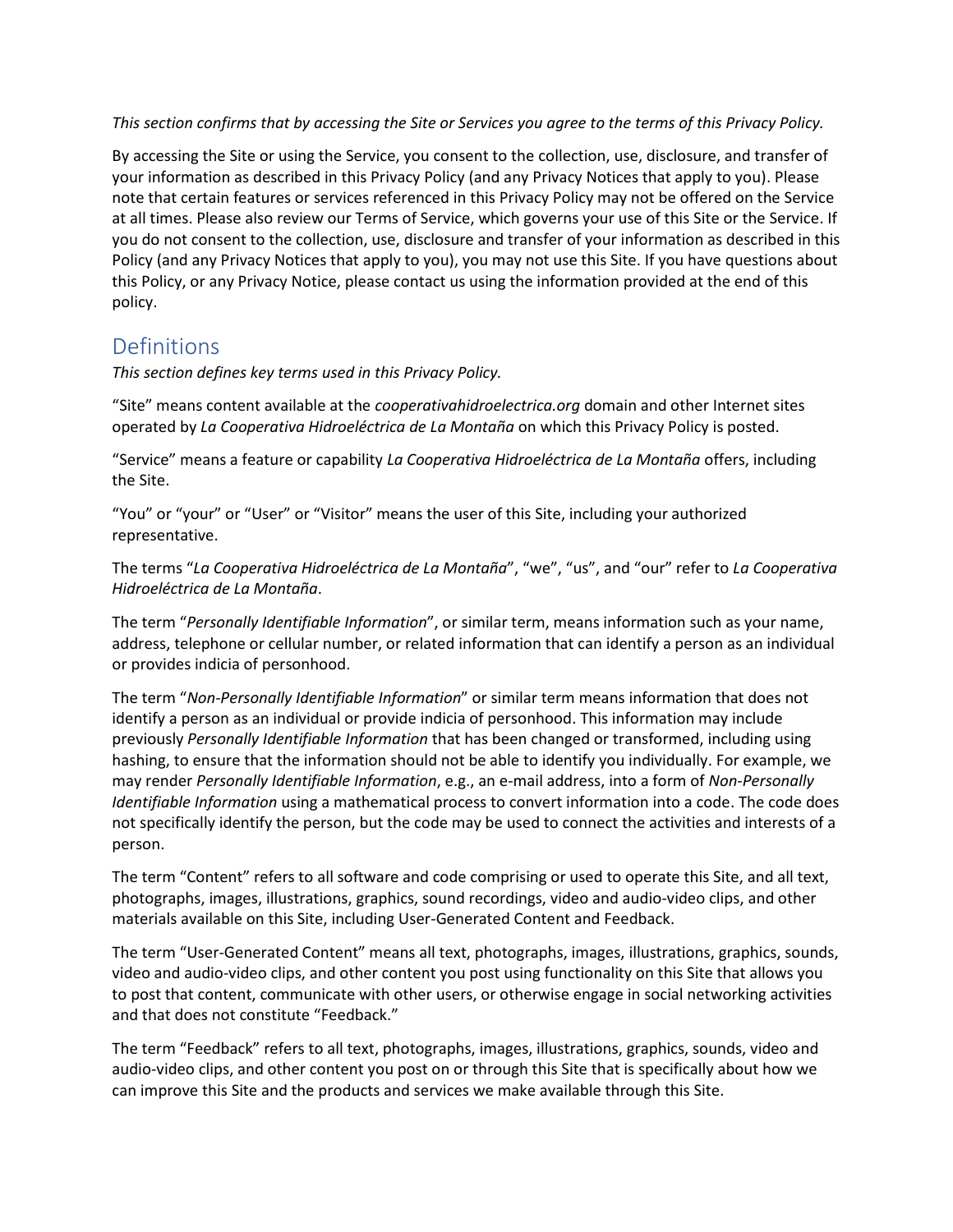The term "Cookies" refers to a small data file that is transferred to your computer's hard disk for recordkeeping purposes. *La Cooperativa Hidroeléctrica de La Montaña* may transfer to your computer or similar device persistent cookies and session ID cookies. Persistent cookies remain on your computer or similar device and may serve several functions, including: saving registration information for future logins to the Site or Service; and to track your compliance with *La Cooperativa Hidroeléctrica de La Montaña* Terms of Use. Session ID cookies expire at the end of your browser session and temporarily enable certain features and functions of the Site. You may be able to instruct your browser, by changing its options, to stop accepting cookies or to prompt you before accepting a cookie from the Sites you visit. If you do not accept cookies, however, you may not be able to use all functionality of the Service. Cookies will not reveal any Personally Identifiable Information about you to others.

The term "Web Beacons" and/or "tracking tags" are small graphics with a unique identifier that may be invisible to you, and which are used to track the online activity of Internet users. Web beacons are embedded in the web pages you review or e-mail messages you receive. Web beacons or similar technologies may be used for several purposes, including, without limitation, to count visitors to our Service, to monitor how *La Cooperativa Hidroeléctrica de La Montaña* Users navigate the Service, to count how many sent e-mails were actually opened, or to count how many particular articles or links were actually viewed.

The term "Embedded Scripts" is programming code that is designed to collect information about your interactions with the Service, such as the links you click on. The code is temporarily downloaded onto your computer or other device and is deactivated or deleted when you disconnect from the Service.

The term "including" means "including, but not limited to."

#### We Use Information We Are Provided or Collect

*This section confirms that information La Cooperativa Hidroeléctrica de La Montaña is provided or collect is used for La Cooperativa Hidroeléctrica de La Montaña's business purposes.*

*La Cooperativa Hidroeléctrica de La Montaña* uses information to facilitate the management of the business, including providing you with requested services. *La Cooperativa Hidroeléctrica de La Montaña* collects and uses your *Personally Identifiable Information* and *Non-Personally Identifiable Information* for several reasons, including, but not limited to:

- Site management, including: identifying and resolving system performance issues with La Cooperativa Hidroeléctrica de La Montaña Sites, improving technical assistance, improving search engine placement, improving Site navigation and page effectiveness, and performing analytics;
- Marketing, including: administering and developing our business relationship with you and, if applicable, the corporation or other legal entity you represent offering solutions that match your interests, tailoring content we display to you on La Cooperativa Hidroeléctrica de La Montaña Sites, following up on requests you initiate, tailoring advertising displayed to you on third-party Sites, gathering information from outside sources and displaying survey results, sharing marketing or promotional materials on behalf of La Cooperativa Hidroeléctrica de La Montaña or third-parties;
- Security, including: maintaining a secure session, authenticating your computer, detecting fraudulent use, and verifying transactions;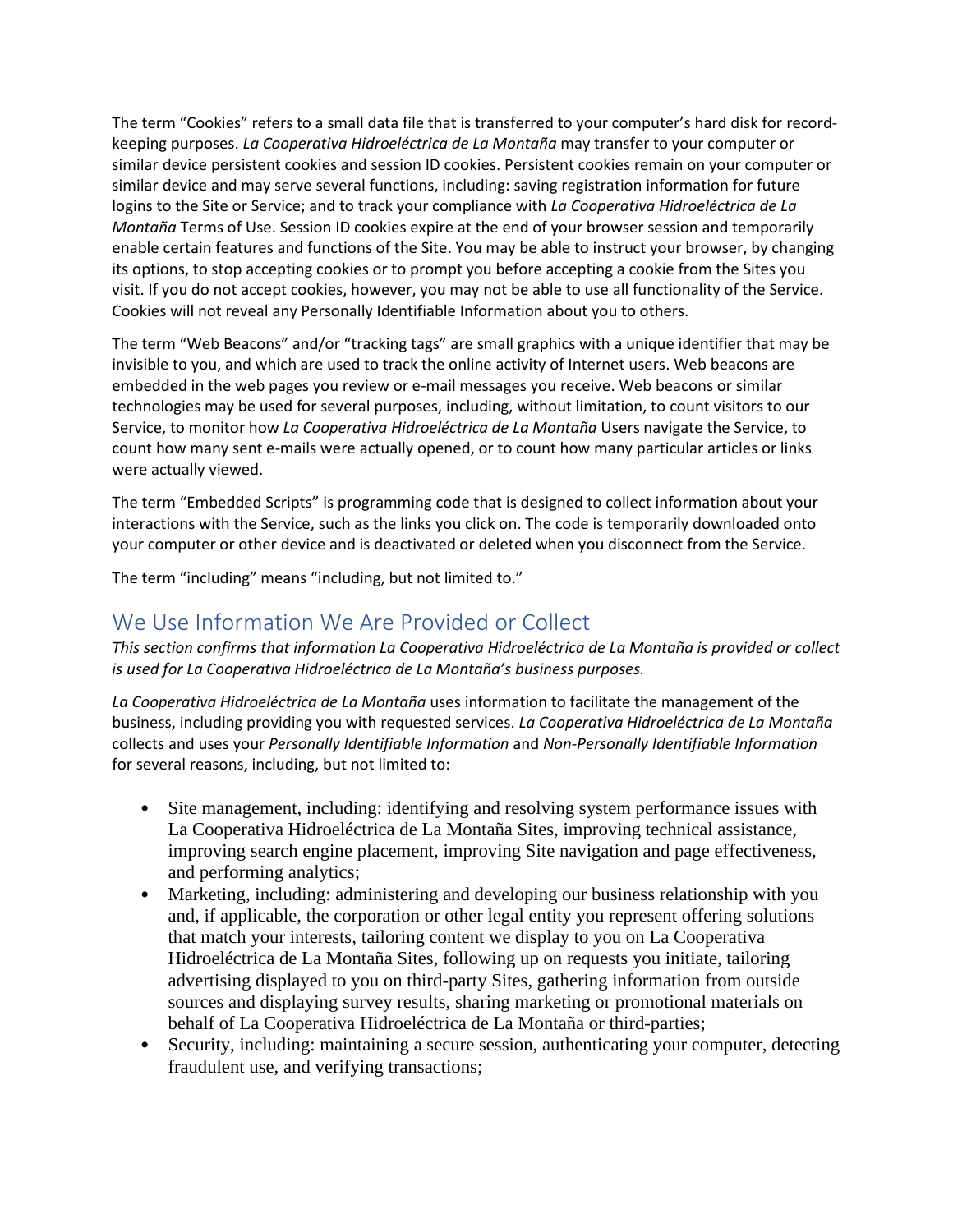- Customer Service, including: providing and improving services we provide you, addressing your inquiries, verifying the information you provide is valid, and for compliance and internal business purposes;
- General Communication, including: contacting you for administrative reasons, La Cooperativa Hidroeléctrica de La Montaña newsletters and updates, and other information that may be of interest to you. If you decide at any time that you no longer wish to receive such communications from us, please contact us at apoyo@cooperativahidroelectrica.org;
- Legal or Law Enforcement Requirements, including: enforcing and compling with the law, supporting an investigation, protecting the property and rights of La Cooperativa Hidroeléctrica de La Montaña or a third-party, protecting the safety of the public or any person, preventing or stopping activity we may consider to be, or to pose a risk of being, illegal, fraudulent, unethical or legally actionable activity;
- For the purposes disclosed at the time you provide your information, with your consent, and as further described in this Privacy Policy.

#### **We never lease, rent or sell your Personally Identifiable Information.**

In some cases, we may render *Personally Identifiable* Information (generally, e-mail address) into a form of *Non-Personally Identifiable* Information referred to in this Privacy Policy as "Hashed Information." This is typically accomplished using a mathematical process (commonly known as a hash function) to convert information into a code. The code does not identify you directly, but it may be used to connect your activity and interests. We may also combine information we collect from you from the Site, or through any service *La Cooperativa Hidroeléctrica de La Montaña* provides, including offline.

Certain *Non-Personally Identifiable* Information would be considered a part of your *Personally Identifiable* Information if it were combined with other identifiers in a way that enables you to be identified (for example, combining information with your name). But the same pieces of information are considered *Non-Personally Identifiable* Information when they are taken alone or combined only with other Non-Personally Identifiable Information (for example, your viewing preferences). We may combine your *Personally Identifiable* Information with *Non-Personally Identifiable* Information, but *La Cooperativa Hidroeléctrica de La Montaña* will treat the combined information as *Personally Identifiable* Information.

Unless you request that we delete certain information, we retain the information we collect for as long as needed for our business and legal purposes.

We also use analytics software to allow us to better understand the functionality of the Site on your mobile device. This software may record information such as how often you use the Site, aggregated usage, and performance data. We do not link the information we obtain from the analytics software to any of your *Personally Identifiable Information*.

We share this data programmatically with other third-party services to improve services. None of our third-party service providers may ever use your data for their own purposes without our explicit consent or notice to us. *La Cooperativa Hidroeléctrica de La Montaña* may share your information with law enforcement agencies if required by a court of competent jurisdiction. If required by law and depending on the circumstances, we may or may not notify you if we share your information with law enforcement. *La Cooperativa Hidroeléctrica de La Montaña* may also share your information with a third-party under order from a court of competent jurisdiction related to a lawsuit or investigation. We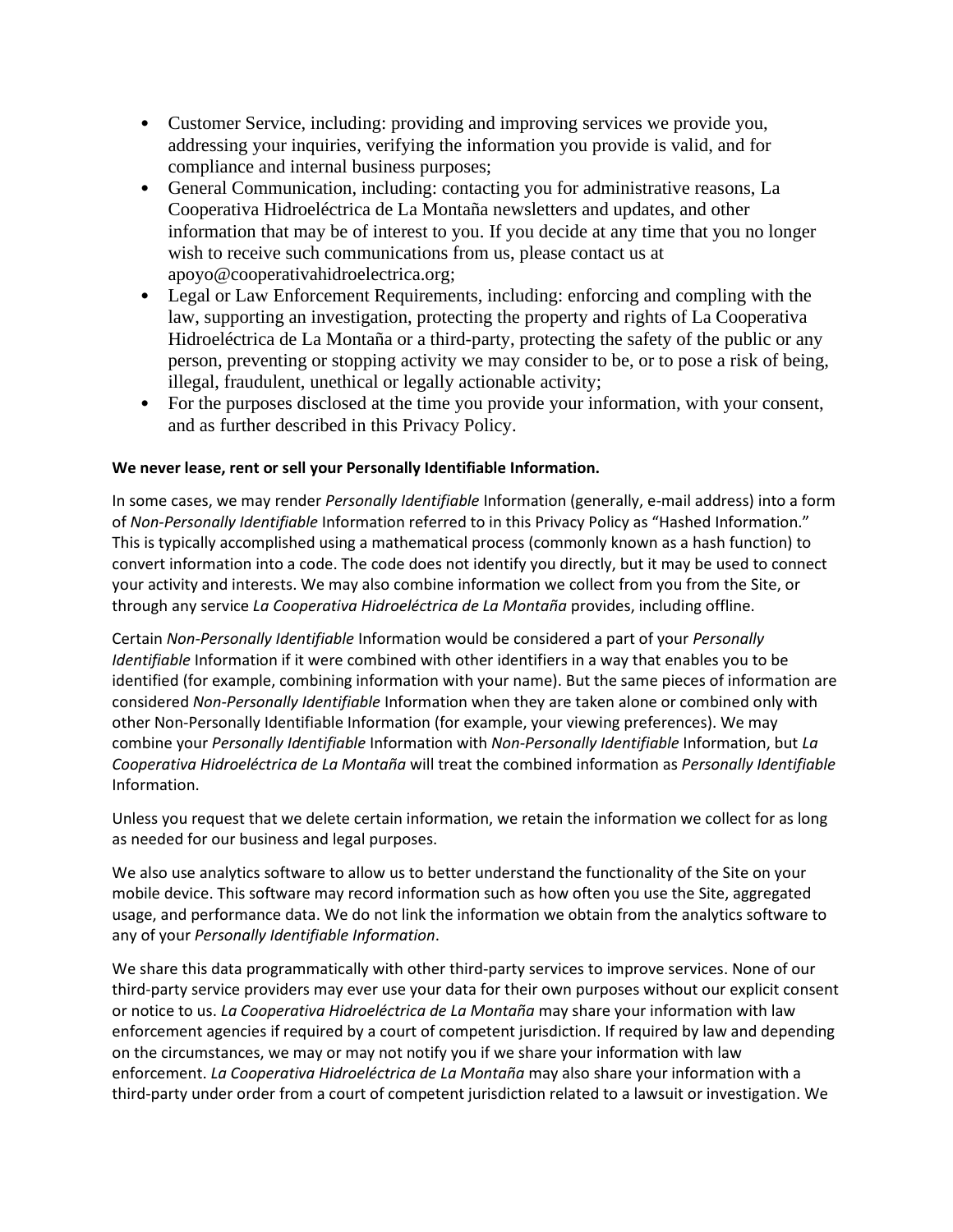evaluate these requests on a case-by-case basis and, if required by law and depending on the circumstances, we may or may not notify you if this happens. We may use your information to contact you concerning a dispute related to your account, or for verification purposes to make sure no one else is accessing your account.

## Information Sharing and Disclosure

*This section describes circumstances when La Cooperativa Hidroeléctrica de La Montaña may share and disclose your information.*

We may share aggregated Non-Personally Identifiable Information and we may otherwise disclose Non-Personally Identifiable Information (including, without limitation, hashed information) to Third-Parties. We do not share your Personally Identifiable Information with Third-Parties for the marketing purposes of Third-Parties.

Other than as set forth herein, we will not disclose your Personally Identifiable Information to Third-Parties without your written consent (which consent may be obtained electronically, such as by e-mail), unless we reasonably believe the disclosure is essential to the conduct of the company's business or to provide services to you, including but not limited to where such disclosure is required by law, or if we believe such action is necessary in order to: (1) conform to the requirements of the law or comply with legal process served upon us; (2) protect or defend our legal rights or property, this Web site, or our users; (3) investigate, prevent or take action regarding illegal activities, suspected fraud, situations involving potential threats to the physical safety of any person, or violations of the terms and conditions for using this Web site; or (4) resolve customer disputes or inquiries.

We may also share the information we have collected about you, including Personally Identifiable Information, as disclosed at the time you provide your information, with your consent, as otherwise described in this Privacy Policy, or in the following circumstances:

- Service Providers: We may employ third-party companies and individuals to facilitate our Service, to provide the Service on our behalf, to perform Service-related services (e.g., without limitation, accounting and booking services, database management, web analytics and online advertising, payment processing, fraud detection and improvement of La Cooperativa Hidroeléctrica de La Montaña's features) or to assist us in analyzing how our Service is used. These Third-Parties may have access to your Personally Identifiable Information in order to perform these tasks on our behalf.
- You Request We Share Your Information: You may be presented with an opportunity to receive information and/or marketing offers from one or more Third-Parties. If you agree at that time to have your Personally Identifiable Information shared, your Personally Identifiable Information will be disclosed to that third-party (or parties) and will be subject to the privacy policy and practices of that third-party. We are not responsible for the privacy policies and practices of Third-Parties, and, if you later decide that you no longer want to receive communications from a third-party, you will need to contact that third-party directly. You also may request, sometimes through your use of an SNS or similar interactive feature or third-party application, that we share information about you with a third-party and we will typically do so under those circumstances.
- Legal and Investigative Purposes: La Cooperativa Hidroeléctrica de La Montaña will share information with government agencies as required by law. We cooperate with government and law enforcement officials and private parties to enforce and comply with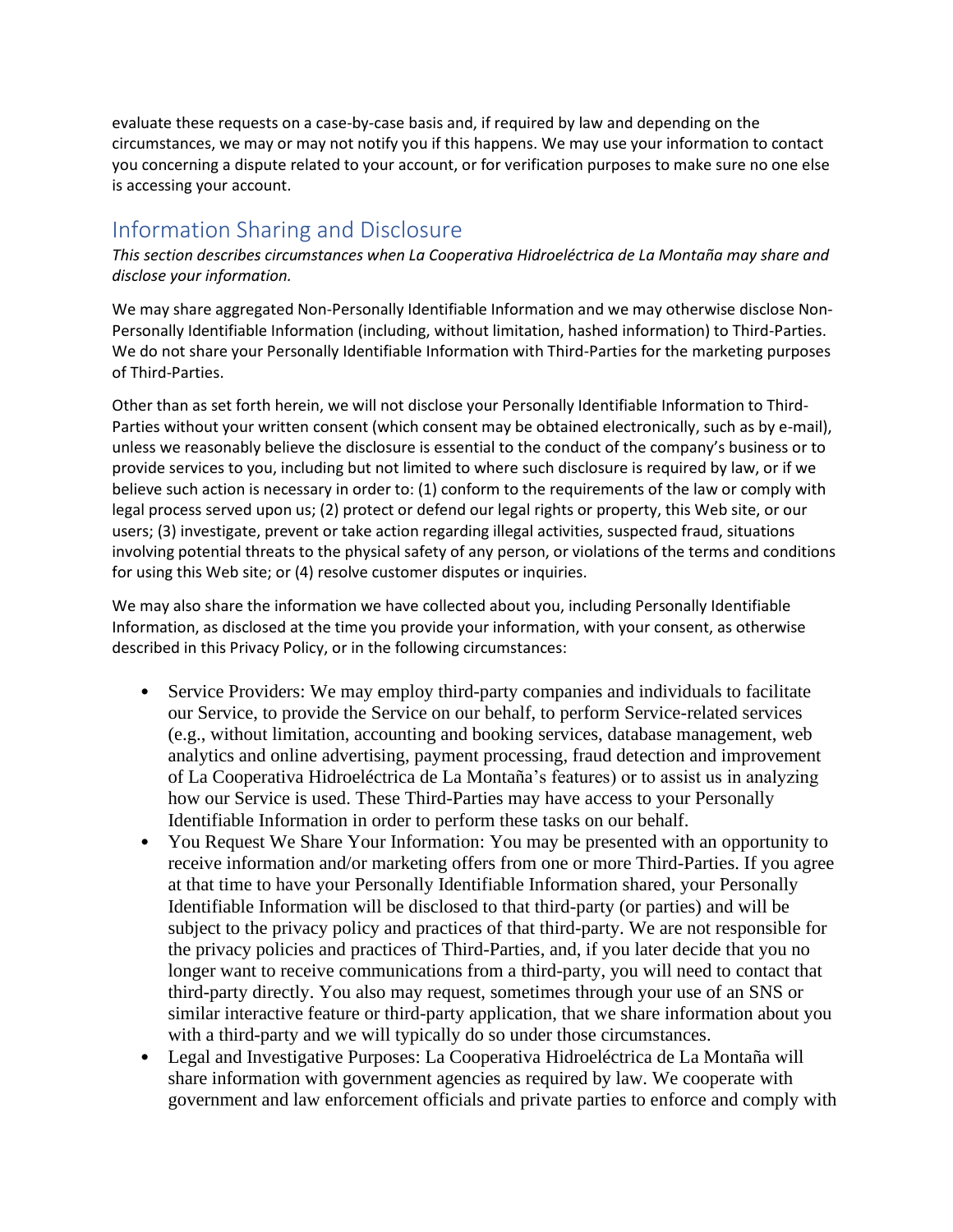the law. We will disclose information about you to government or law enforcement officials or private parties as we, in our sole discretion, believe necessary or appropriate to respond to claims and legal process, including but not limited to: subpoenas at the request of governmental authorities or other Third-Parties conducting an investigation; protect the property and rights of La Cooperativa Hidroeléctrica de La Montaña or a third-party; protect the safety of the public or any person, or to prevent or stop activity we may consider to be, or to pose a risk of being, illegal, fraudulent, unethical or legally actionable activity.

- Internal and Business Transactions: La Cooperativa Hidroeléctrica de La Montaña may share information, including Personally Identifiable Information, with a parent company, subsidiaries, and affiliates, primarily for business and operational purposes. We may transfer or otherwise share some or all of our assets, including your Personally Identifiable Information, in connection with a merger, acquisition, reorganization or sale of assets (including, in each case, as part of the due-diligence process with any potential acquiring entity) or in the event of bankruptcy. You will be notified via e-mail and/or a prominent notice on our Site of any change in ownership or uses of your Personally Identifiable Information, as well as any choices you may have regarding your Personally Identifiable Information.
- Sweepstakes, Contests and Promotions: We may offer sweepstakes, contests, and other promotions (any, a "Promotion") that may require registration. By participating in a Promotion, you are agreeing to the official rules that govern that Promotion, which may contain specific requirements of you, including, except where prohibited by law, allowing the sponsor(s) of the Promotion to use your name, voice, likeness or other indicia of personhood in advertising or marketing associated with the Promotion. If you choose to enter a Promotion, your Personally Identifiable Information may be disclosed to Third-Parties or the public in connection with the administration of such Promotion, including, without limitation, in connection with winner selection, prize fulfillment, and as required by law or permitted by the Promotion's official rules, such as on a winner's list.

## Information You Provide

*This section covers what information you may provide La Cooperativa Hidroeléctrica de La Montaña that will be retained and used.*

*La Cooperativa Hidroeléctrica de La Montaña* will only collect *Personally Identifiable Information* from you if you voluntarily provide the information, e.g., inquiring about *La Cooperativa Hidroeléctrica de La Montaña*'s Services. *La Cooperativa Hidroeléctrica de La Montaña* is the administrator of this Site and the only organization that manages the information collected on this Site. *La Cooperativa Hidroeléctrica de La Montaña* does not lease, rent or sell information obtained through this Site. While visiting the Site or using our Services, whether as a Client or Site visitor, we may collect information that identifies you as an individual and could be used to contact or identify you. When you visit or use our Site, *La Cooperativa Hidroeléctrica de La Montaña* may offer you the option to provide your *Personally Identifiable Information*, which may include:

- name;
- mailing address;
- telephone numbers, including a mobile telephone number capable of receiving SMS; and
- primary and secondary e-mail address.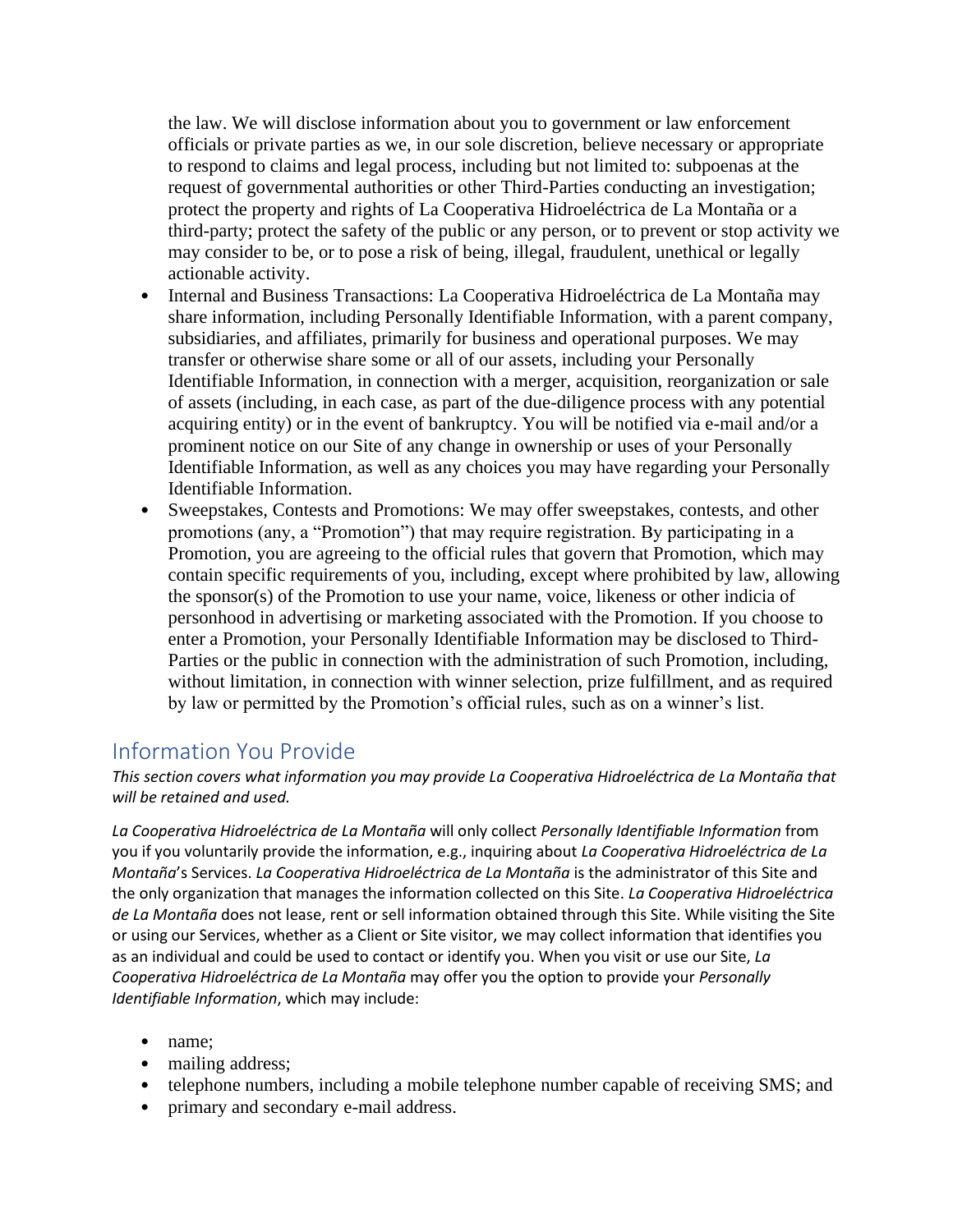- We may collect and hold the Personally Identifiable Information you provide. When reasonably required for our ordinary business purposes, we may also offer you the option to share information related to:
- Identity Verification, such as your date of birth or taxpayer identification number, to validate your identity as may be required by law. We may request documents to verify this information, such as a copy of your government-issued identification or photo or a billing statement.
- Payment Information, such as billing address and payment card information.
- Non-Personally Identifiable Information and Usernames, such as zip code, demographic data, information regarding your use of the Service, and general data we consider Non-Personally Identifiable Information. We consider usernames, to the extent created and used, to be Non-Personally Identifiable Information.
- Other information as required to provide you with the requested services.

# Information We Collect Automatically

*This section covers what information you do not provide that La Cooperativa Hidroeléctrica de La Montaña may collect, retain and use.*

You do not need to provide any Personally Identifiable Information to visit public sections of this Site. We and our third-party service providers, including analytics and third-party content providers, may automatically collect certain information from you whenever you access or interact with the Site. When you visit or use our Site or Service, *La Cooperativa Hidroeléctrica de La Montaña* may collect other information, including usage information, that you may not provide, but we use for our business purposes, which may include:

- Previous URL or Site you visited;
- Internet Protocol ("IP") addresses;
- Site navigation, pages you visited, time you spent on pages;
- Log files;
- Feedback, polls and surveys on our site;
- Postings on our site;
- Marketing Cookies and devices;
- Device Identifiers, including perhaps the type of device and the device's operating system version;
- Contact Information:
- Social Media information;
- Biometric information; and
- Geolocation information.

The technology used to collect information automatically from Users may include the following: cookies; web beacons; embedded scripts; etc. In addition, we and our marketing partners, affiliates, analytics, and service providers may use a variety of other technologies (such as tracking tags) that collect similar information for security and fraud detection purposes and we may use Third-Parties to perform these services on our behalf. We may also use Device Identifiers to identify *La Cooperativa Hidroeléctrica de La Montaña* Users, and may do so in cooperation with Third-Parties at our discretion.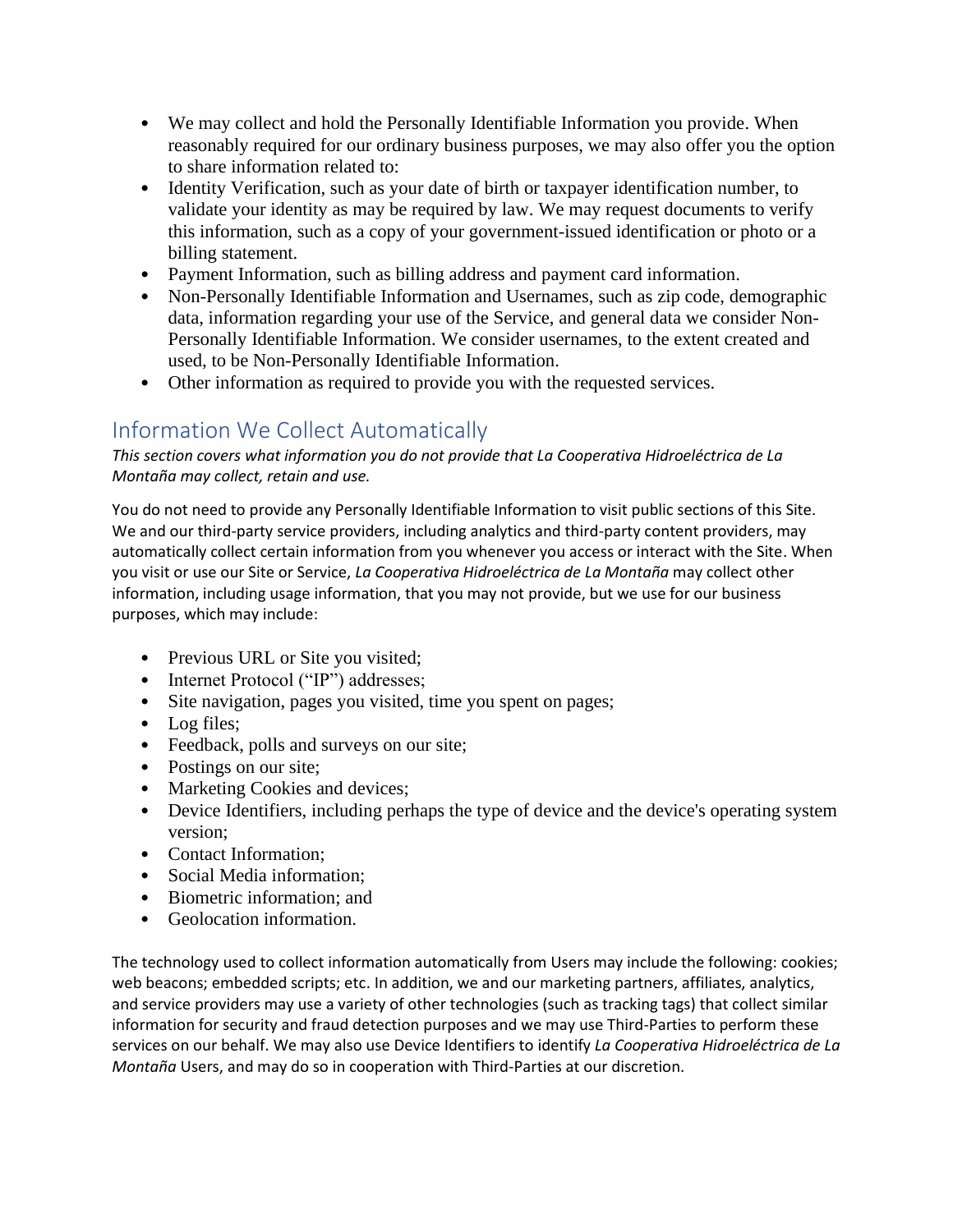Our Services may change over time and we may introduce new features that may collect new or different types of information.

#### Cookies and similar technologies

*This section establishes how La Cooperativa Hidroeléctrica de La Montaña uses cookies and related technology.*

In accordance with applicable law, *La Cooperativa Hidroeléctrica de La Montaña* and its partners, affiliates and other third-party service providers may use cookies, web beacons, pixels, local shared objects, embedded scripts and other similar technologies, to recognize your visit, collect information and track your interactions with our Site or Services. We will refer to the collective suite of tracking and reporting technologies as "Cookies". We may combine Usage Data collected from Cookies with that of other customers to improve your and other customers' experience. You have control over some of the usage data we collect from Cookies and how we use it. Information on changing your browser settings to opt out of Cookies can be found in your browser settings. We may use Cookies and other technologies to collect information and support certain features of this Site, for example, we may use these technologies to:

Collect information about the ways visitors use the Site, including pages visited, links used, and time spent on each page;

Enable features and functionality of the Site, including saving logon information already in our database to allow for a smoother User experience or to saving settings established on a prior visit;

Enable a personalized experience when a User visits the Site; and

Improve our marketing efforts, including through use of targeted advertising.

The information we collect using cookies and similar technologies is not, in and of itself, personally identifiable, but we may link it to *Personally Identifiable Information* that you provide. If you do not wish to receive cookies, you may set your browser to reject cookies or to alert you when a cookie is placed on your computer. Although you are not required to accept cookies when you visit this Site, you may be unable to use all of the functionality of this Site if your browser rejects our cookies.

We may contract with companies to distribute e-mails on *La Cooperativa Hidroeléctrica de La Montaña*'s behalf, perform analytics, and to deliver online advertisements on our Site, on other Sites and in other applications. We use this information to learn which online advertisements were effective, to help us analyze our Site, and the effectiveness of our marketing. These companies may use third-party cookies, or other capabilities such as embedded Site scripting, pixels or web beacons to collect anonymous information about your online behaviors when you visit our Site and across nonaffiliated Sites. *La Cooperativa Hidroeléctrica de La Montaña* has no control over the cookie policy of Third-Party Sites and *La Cooperativa Hidroeléctrica de La Montaña* has no responsibility to you for the cookie policy for any Third-Party Site.

#### Data Analytics

*This section describes how La Cooperativa Hidroeléctrica de La Montaña manages aggregated data when conducting data analysis.*

We may collect and aggregate data on how visitors use the Site at *cooperativahidroelectrica.org*. Some of the data may be associated with your *Personally Identifiable Information*. We may use a variety of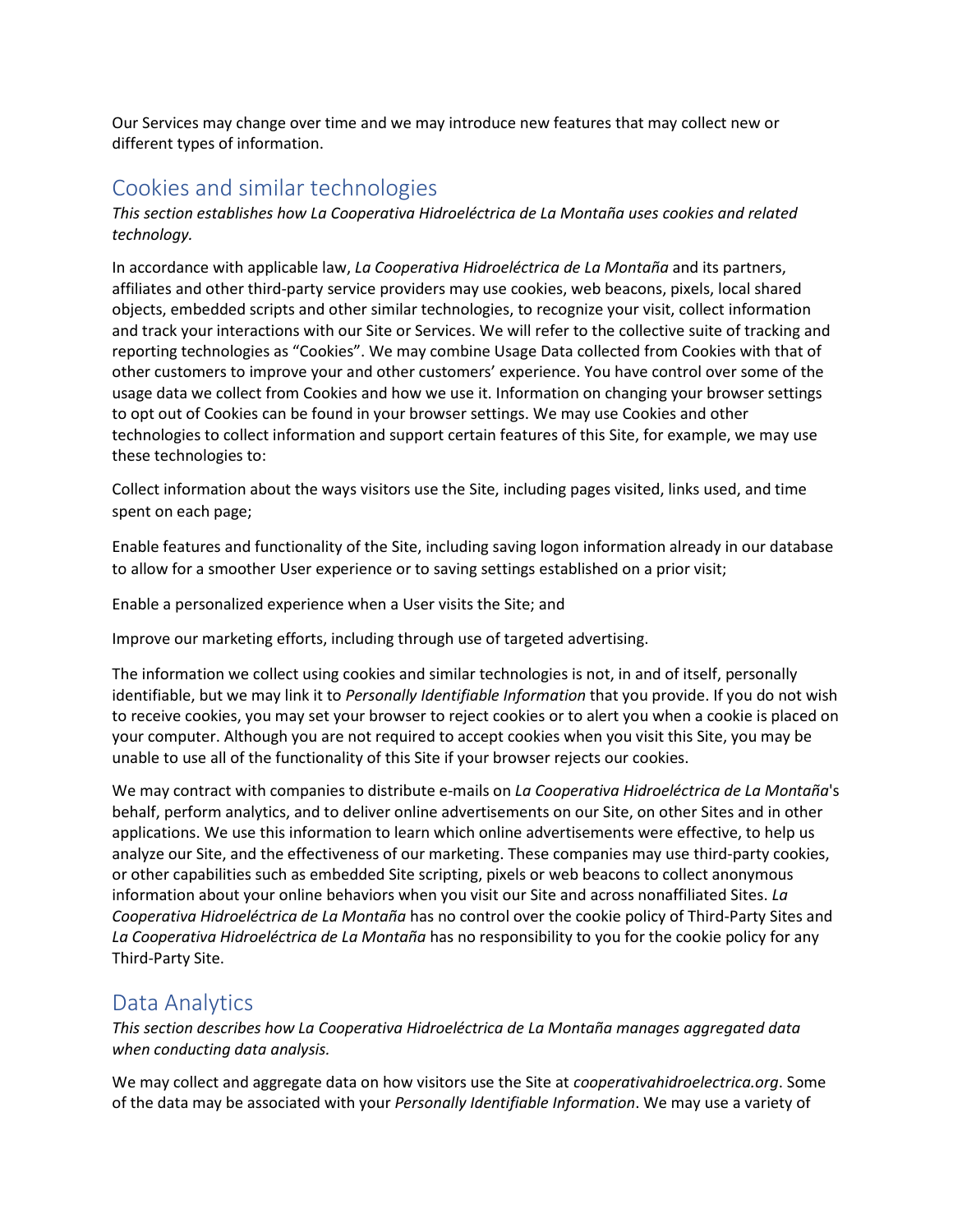third-party services to help us collect and analyze this data to evaluate the effectiveness for long-term use, or to gather information about a very specific question we have. If you ever have any questions about which third-party services we are currently using, please contact us at *apoyo@cooperativahidroelectrica.org*.

## Third-party Analytics Service Providers and Ad Servers

*This section covers La Cooperativa Hidroeléctrica de La Montaña's relationship with data analytics and advertisement service providers.*

*La Cooperativa Hidroeléctrica de La Montaña* may contract with network advertisers, ad agencies, analytics service providers and other vendors. These third-parties provide us with information regarding traffic on the Service, including: reporting pages viewed and the actions taken when visiting the Service; serving our advertisements on other Sites, within mobile apps and elsewhere online; and providing us with information regarding the use of the Service and the effectiveness of our advertisements. Our service providers may collect certain information about your visits to and activity on the Service as well as other Sites or services, they may create, set and access their own tracking technologies on your device (including cookies and web beacons), and may use that information to show you targeted advertisements. Some of these third-parties may collect Personally Identifiable Information when you visit the Service or other online Sites and services. We may also share certain Non-Personally Identifiable Information with these parties, including hashed Information, in connection with the services they provide to us.

Some of these third-party service providers are members of the Network Advertising Initiative ("NAI") or the Digital Advertising Alliance ("DAA") Self-Regulatory Program for Online Behavioral Advertising. Visit http://www.networkadvertising.org/managing/opt\_out.asp, for information regarding targeted advertising and the opt-out procedures of NAI members. Visit http://www.aboutads.info/choices/, for information regarding targeted advertising and offers an "opt-out" by participating companies in the DAA Self-Regulatory Program. You may also "opt-out" by going to http://preferences-mgr.truste.com/ or if located in the European Union http://www.youronlinechoices.eu/. Opting out through these mechanisms does not opt you out of being served advertising, and you may continue to receive generic ads while online.

#### User Profiles

*This section discloses how you can manage your Profile.*

You may have the opportunity to create a "Profile", which consists of information about you, and may include Personally Identifiable Information, photographs and other information, including your username. The information in your Profile may be visible to all *La Cooperativa Hidroeléctrica de La Montaña* Users and the public subject to the privacy choices you make within your *La Cooperativa Hidroeléctrica de La Montaña* Profile. You may edit certain information in your Profile and may choose to limit who is able to view certain content you post to your Profile. Clients and Agencies of associated individual users or companies may also have the opportunity to create an organization Profile. If, in any case, you believe that an unauthorized profile has been created, you can request the Profile be removed by contacting us at *apoyo@cooperativahidroelectrica.org*.

#### Community Forums

*This section describes how User Generated Content is managed and what expectations you should have.*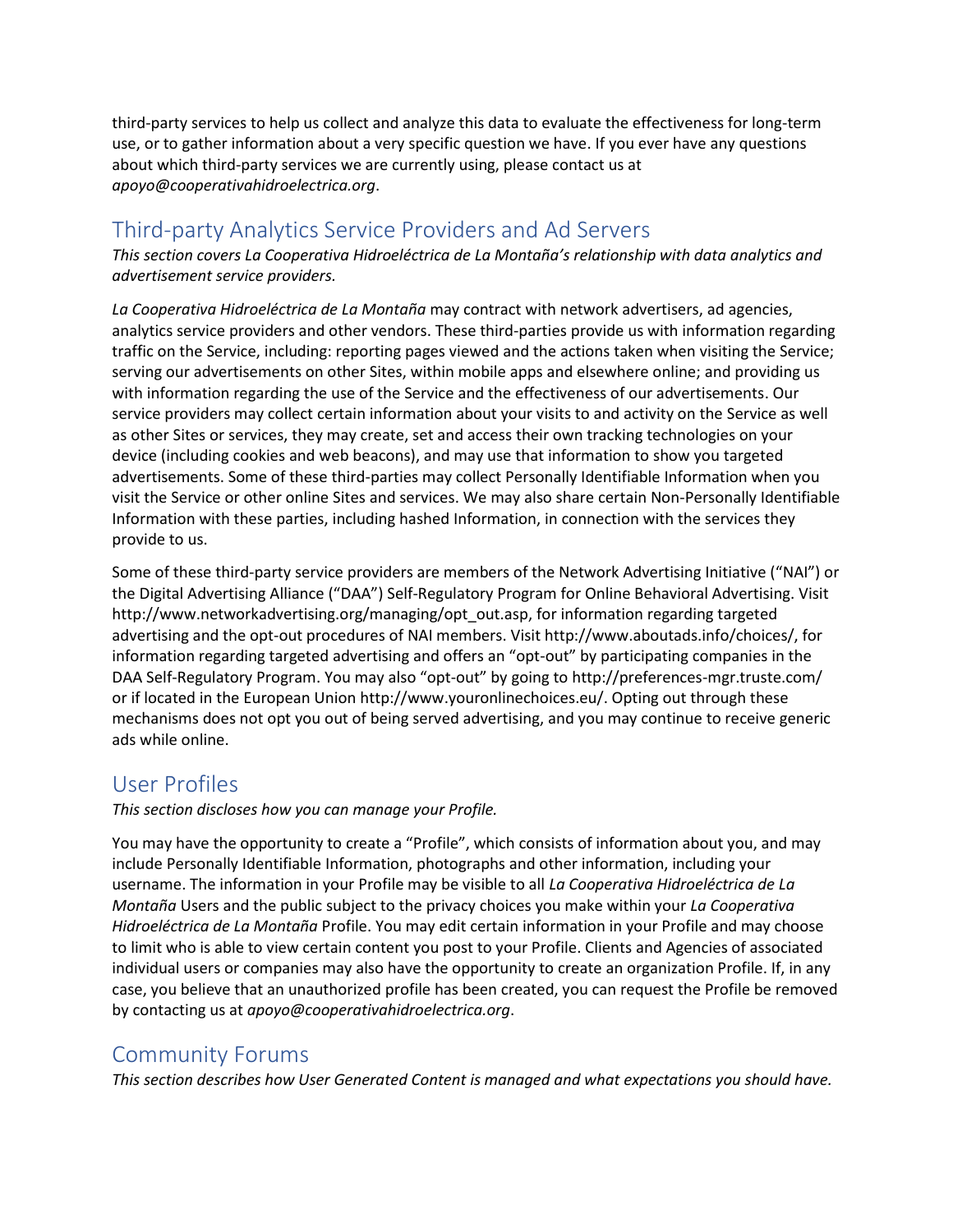You may have the opportunity to participate and post content publicly in forums, on blogs, through interactive features and through other communication mechanisms intended for public use, collectively referred to as "Community Forums". You may choose, through such features or otherwise, to submit or post questions, comments, or other content, collectively referred to as User Generated Content ("UGC"). In this Privacy Policy, UGC refers to content that you post using the social networking tools we make available to you and that does not constitute "Feedback". Any Personally Identifiable Information contained in UGC can be read, collected, or used by others. Anything you post to a Community Forum is public and others will have access to your UGC and may use it or share it with Third-Parties. In addition, we may use UGC you submit for advertising campaigns and other promotions. Certain information, such as your name and Profile may be publicly displayed on the Site along with your User Generated Content. We may or may not use your name in connection with such use, and we may or may not seek your consent before using the content for such purposes. Therefore, you should have no expectation of privacy with respect to UGC you submit on or through this Site. If you choose to voluntarily disclose Personally Identifiable Information in your UGC or use Community Forums to link to your Profile, that information will be considered public information and the protections of this Privacy Policy will not apply. Your use of Community Forums is subject to the *La Cooperativa Hidroeléctrica de La Montaña*'s Terms of Service.

To request removal of your Personally Identifiable Information from our blog or community forum, contact us at *apoyo@cooperativahidroelectrica.org*. In some cases, we may not be able to remove your Personally Identifiable Information, in which case we will let you know if we are unable to do so and why.

#### **Testimonials**

*This section discloses how La Cooperativa Hidroeléctrica de La Montaña will handle testimonials.*

We display personal testimonials of customers on our Service, in addition to other endorsements. With your consent, we may post your testimonial along with a representation of your name. If you wish to update or delete your testimonial, you can contact us at support.*cooperativahidroelectrica.org*.

#### Communication with your Friends and Referral Programs

*This section discloses how La Cooperativa Hidroeléctrica de La Montaña manages information provided as part of a Referral Program.*

*La Cooperativa Hidroeléctrica de La Montaña* may allow you to send information about *La Cooperativa Hidroeléctrica de La Montaña* to your friends via e-mail, telephonically or text message. Depending on which means you use to share information, we will use your friend's contact information to send the requested *La Cooperativa Hidroeléctrica de La Montaña*-related information and your contact information will be used to copy you on the message to your friend or to send the message on your behalf. *La Cooperativa Hidroeléctrica de La Montaña* stores your friends information for the sole purpose of sending this one-time communication and tracking the success of our program. On occasion, we may ask for your friend's name, telephone number and/or e-mail address to facilitate the service, for example, when we offer a Referral Program or Promotion. We will manage this information as *Personally Identifiable* information. Your friend may contact us at *apoyo@cooperativahidroelectrica.org* to request that we remove this information from our database.

## Feedback and Surveys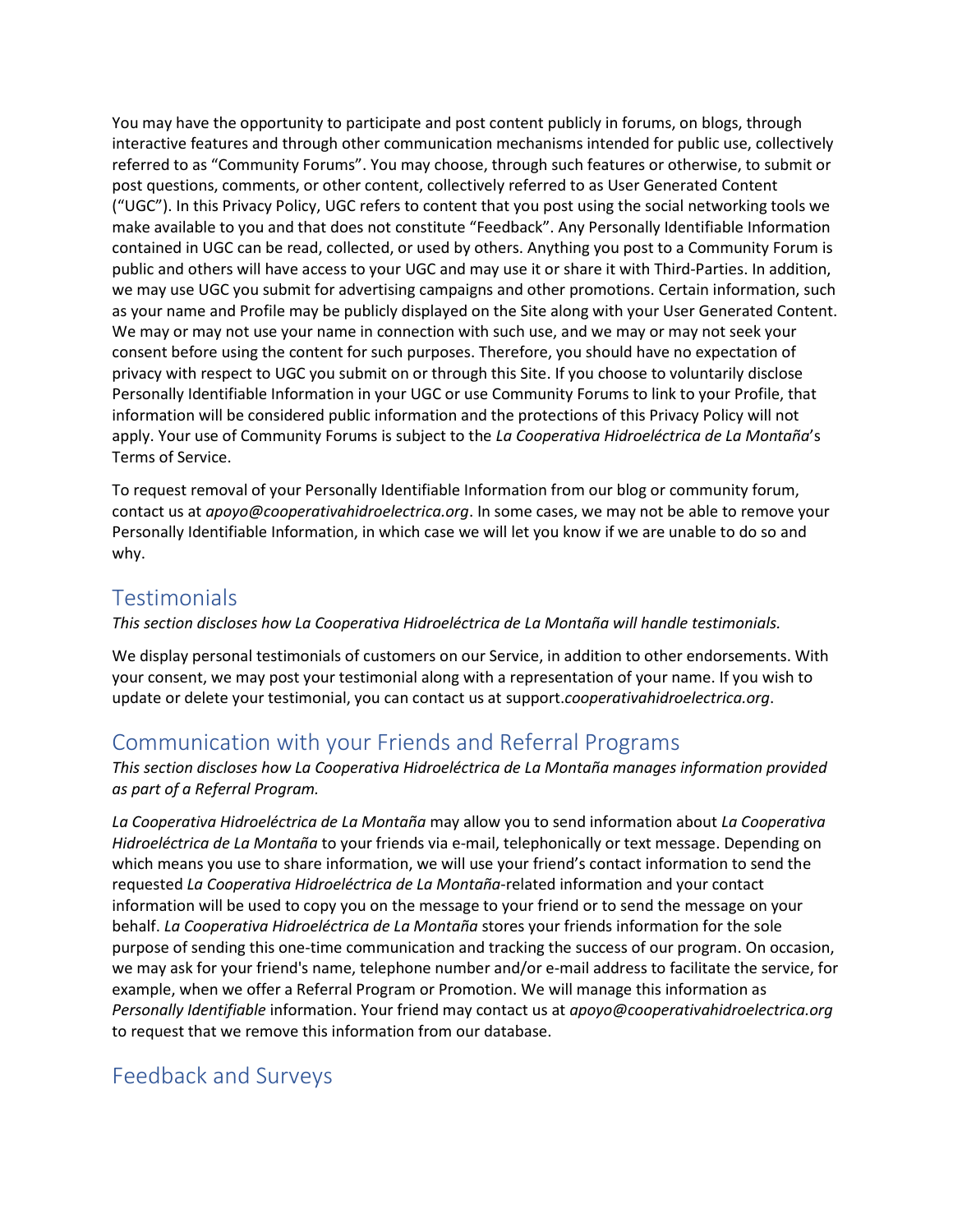*This section discloses that La Cooperativa Hidroeléctrica de La Montaña uses information acquired through Feedback and Surveys.*

We may collect feedback from *La Cooperativa Hidroeléctrica de La Montaña*'s Users about their experience of our Service. Please note that any feedback you provide via the Service is public information.

Occasionally, we send out surveys intended to help us better understand how you use our services and how we can improve them. We never lease, rent or sell the information collected through these surveys. *La Cooperativa Hidroeléctrica de La Montaña* may use a third-party service to facilitate sending and collection of customer satisfaction surveys. The data collected by the third-party service is only used by *La Cooperativa Hidroeléctrica de La Montaña*, and not shared with any other third-parties.

#### How We Respond to Do Not Track Signals

*This section discloses that La Cooperativa Hidroeléctrica de La Montaña does not change information collection due to a "Do Not Track" signal.*

Your browser setting may allow you to automatically transmit a "Do Not Track" (DNT) signal to Sites and online service you visit. *La Cooperativa Hidroeléctrica de La Montaña*'s Site is not currently configured to respond to browsers' "Do Not Track" signals and consequently does not alter its data collection practices when it receives a "Do Not Track" signal from a User's browser. We currently do not make any guarantee that we will honor DNT signals. To find out more about "Do Not Track," please visit [http://www.allaboutdnt.com.](http://www.allaboutdnt.com/)

#### Links to Third-Party Websites

*This section confirms that La Cooperativa Hidroeléctrica de La Montaña does not control Third-Party Site that are linked from this Site.*

This Site may provide links to other Sites operated by Third-Parties. *La Cooperativa Hidroeléctrica de La Montaña* has no control over third-party Sites. *La Cooperativa Hidroeléctrica de La Montaña* does not control the privacy or security practices of Third-Parties, or the locations where they process data. *La Cooperativa Hidroeléctrica de La Montaña* is not responsible for the availability of those Sites and does not endorse, accept responsibility or accept liability for any content, advertising, services, products, or other materials on or available from such Sites. *La Cooperativa Hidroeléctrica de La Montaña* makes no warranties or representations regarding these Sites or the products or services offered on them. *La Cooperativa Hidroeléctrica de La Montaña* shall not be responsible or liable, directly or indirectly, for any damage or loss caused or alleged to be caused by or in connection with the use of or reliance on any content, advertising, services, products, or other materials on or available from such Sites. *La Cooperativa Hidroeléctrica de La Montaña*'s Terms of Use and Privacy Policy do not apply to your use of third-party Sites; your use of such Sites is subject to the terms and policies of the owner of such Sites. You should read the terms of use, privacy and security policies of the other sites, as their practices may differ from ours.

To provide you with services offered on the Web site, or to complete transactions or requests you initiate on the Web site, we may transfer you to outside services provided by third-party operators. In certain instances, the third-party content may be "framed" in such a way that it appears that you are still on *La Cooperativa Hidroeléctrica de La Montaña*'s Web site. In such cases, we will have agreements with those Third-Parties whose Web sites you may be transferred to, under which the Third-Parties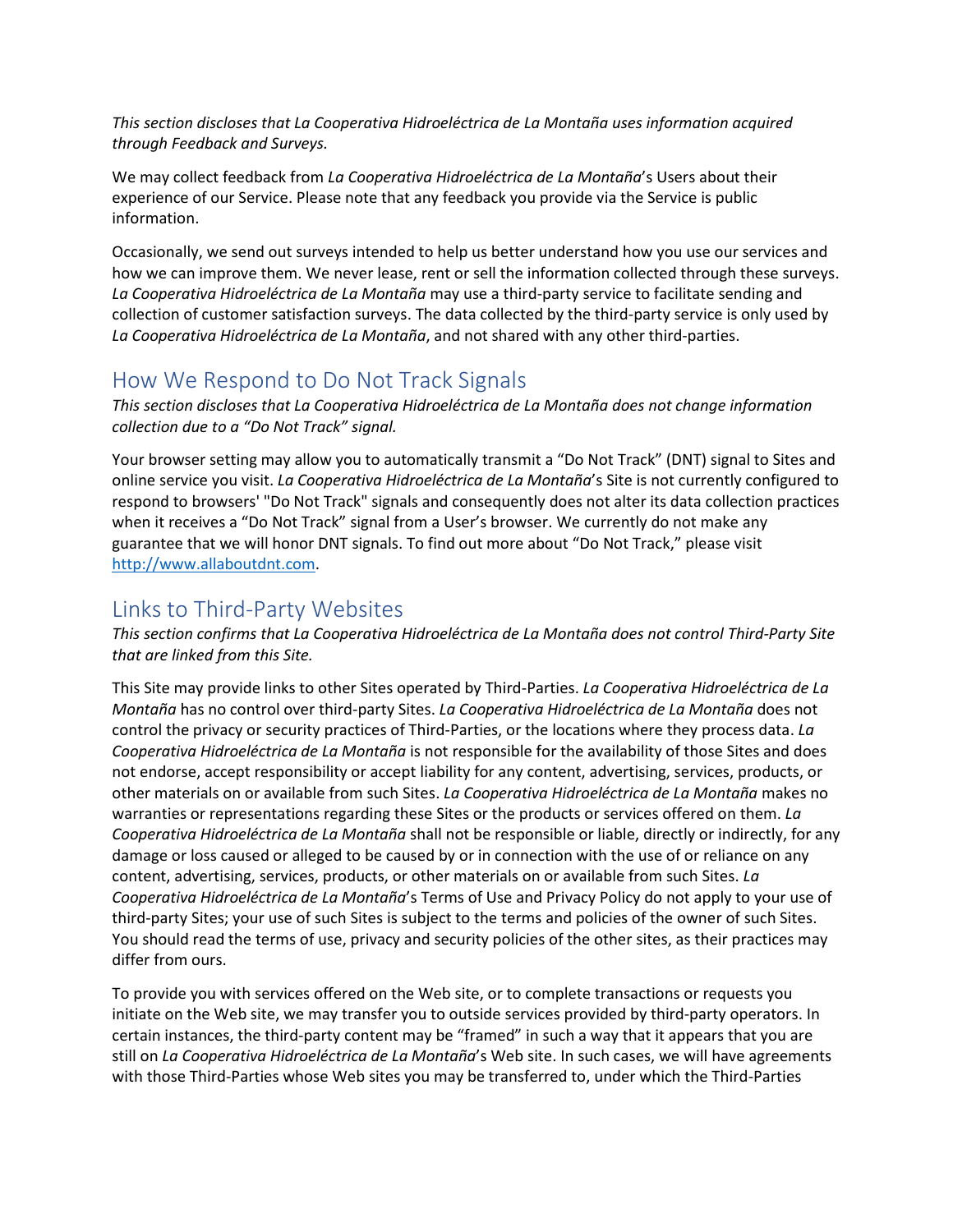agree to maintain the confidentiality of your Personally Identifiable Information and to use it only to help us serve you.

The fact that we link to a Site is not an endorsement, authorization or representation of our affiliation with that third-party, nor is it an endorsement of their privacy or information security policies or practices. We do not exercise control over third-party Sites. These other Sites may place their own cookies or other files on your computer, collect data or solicit Personally Identifiable Information from you.

## Information Received from Third-Parties

#### *This section discloses how La Cooperativa Hidroeléctrica de La Montaña manages information received from Third-Parties.*

We also may receive information about you from Third-Parties. For example, we may supplement the information we collect with outside records or Third-Parties may provide information in connection with a payment processing agreement or at your request (such as if you choose to sign in with a third-party service). If we combine the information we receive from others with information we collect through the Service, we will treat the combined information as described in this Privacy Policy.

# Social Networking Services

*This section discloses how La Cooperativa Hidroeléctrica de La Montaña uses information acquired through Social Networks.*

*La Cooperativa Hidroeléctrica de La Montaña* uses social media information so we can improve our Site and Service and provide you more personalized offers and experiences. Each Social Networking Service ("SNS") provides and shares different types of information. The information we collect from and through a SNS may depend on the privacy settings you have set with the SNS. We may also use your contact information, such as your e-mail address, to obtain your publicly available social media information from Third-Parties. *La Cooperativa Hidroeléctrica de La Montaña* will be able to collect only the information that is made publicly available based on your SNS privacy settings, not your social account password or any non-public information. The Personally Identifiable Information an SNS has about you is obtained by the SNS independent of our Service, and *La Cooperativa Hidroeléctrica de La Montaña* is not responsible for it.

*La Cooperativa Hidroeléctrica de La Montaña* may permit additional interactions between you and a third-party SNS Site, SNS service, or other SNS content provider, such as enabling you to "like" or share *La Cooperativa Hidroeléctrica de La Montaña* content with a third-party SNS. If you choose to "like" or share content, or to otherwise share information from or via our Site or Service with a third-party site or service, that information may be publicly displayed, and the third-party may have access to information about you and your use of our Service (and we may have access to information about you from that third-party). These features may collect your IP address, which page you are visiting on our site, and may set a cookie to enable the feature to function properly. Your interactions with Third-Parties SNS services or similar features are governed by the respective privacy policies of those Third-Parties. Your relationship with any SNS is governed solely by your agreement(s) with such SNS. You represent that you are entitled to use your SNS account for the purposes described herein without breach by you of any of the terms and conditions that govern the SNS, and without obligating *La Cooperativa Hidroeléctrica de La Montaña* to pay any fees or making *La Cooperativa Hidroeléctrica de La Montaña* subject to any usage limitations imposed by such SNS.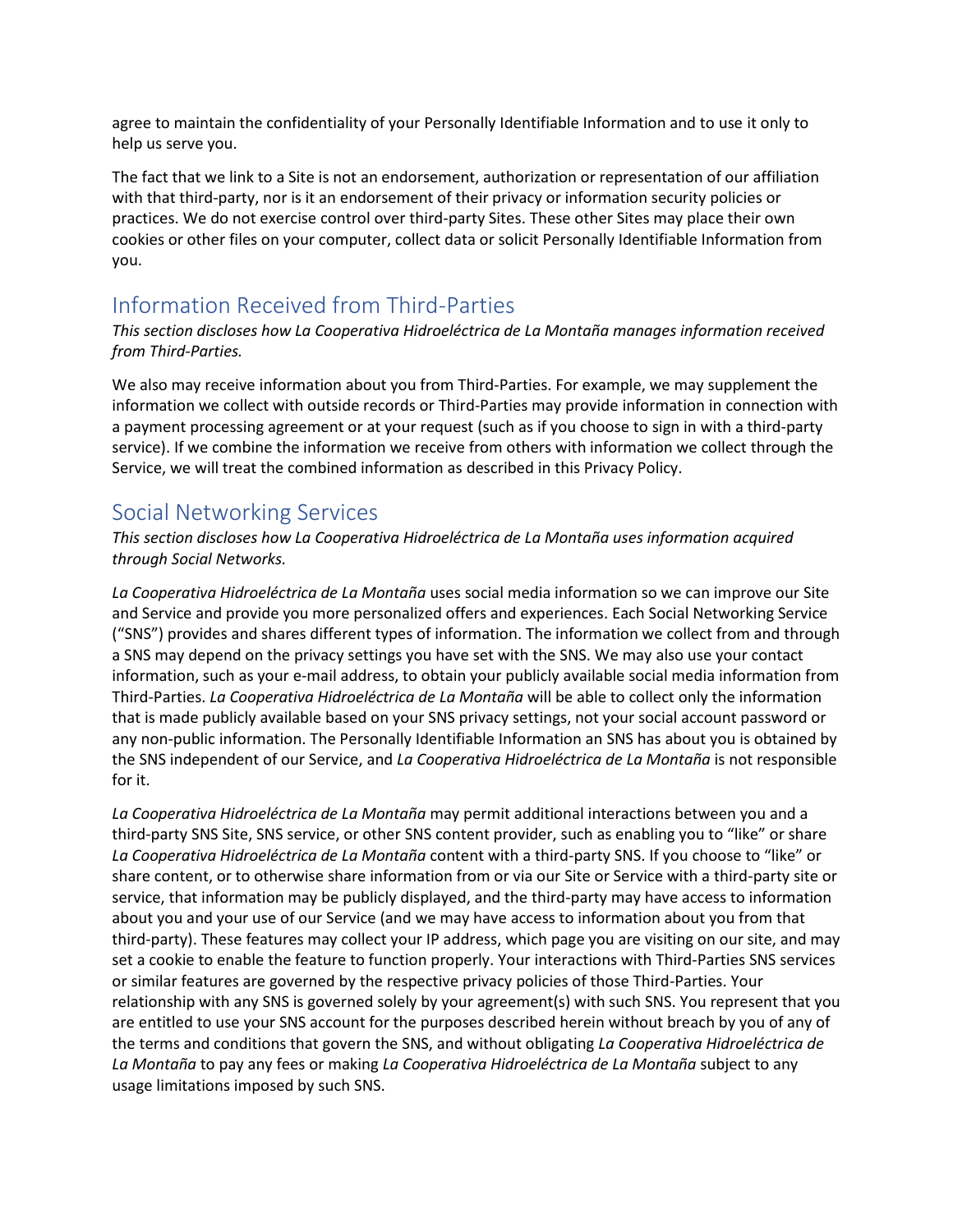# Your Choices and Opting Out

*This section discloses the process you can use to opt out of communication from La Cooperativa Hidroeléctrica de La Montaña.*

Users may update their choices regarding the types of communications you receive from us through your online account. You also may opt-out of receiving marketing e-mails from us by following the optout instructions provided in those e-mails. Please note that we reserve the right to send you certain communications relating to your account or use of the Service (for example, administrative and service announcements) via e-mail and other means and this communication may be unaffected if you opt-out from receiving marketing communications. You may opt-out of receiving text messages by replying "STOP" to any text message received. Users who access the Site or Service by using an *La Cooperativa Hidroeléctrica de La Montaña* mobile application may, with permission, receive push notifications. Similarly, Users who access the Site or Service by using certain desktop browsers may, with permission, receive push notifications. Notification preferences can be modified in the settings menu for the mobile application or the applicable browser.

## Changing Your Information or Closing Your Account

*This section discloses how to change information La Cooperativa Hidroeléctrica de La Montaña possesses and to close any account you may have.*

Upon request, *La Cooperativa Hidroeléctrica de La Montaña* will provide you with information about whether we hold any of your Personally Identifiable Information. You are responsible for maintaining the accuracy of the information you submit to us, such as your contact information. You may access, correct, or request deletion of your Personally Identifiable Information by making updates to that information or by contacting *La Cooperativa Hidroeléctrica de La Montaña*. If you request to access all Personally Identifiable Information you've submitted, we will respond to your request to access within 30 days. If you completely delete all such information, then your account may become deactivated and we may no longer be able to provide you with Service. We will use commercially reasonable efforts to honor your request; however, certain information may actively persist on the Service, including messages you posted to the Service. In addition, your Personally Identifiable Information may remain in our archives and information you update or delete, or information within a closed account, may persist internally or for our administrative purposes. It is not always possible to completely remove or delete information from our databases. In addition, we typically will not remove information you posted publicly through or on the Service. Neither you nor *La Cooperativa Hidroeléctrica de La Montaña* can delete all copies of information that has been previously shared with other Third Parties.

#### Data Retention

*This section discloses that La Cooperativa Hidroeléctrica de La Montaña may retain your information for various reasons.*

**I**n accordance with and as permitted by applicable law and regulations, we will retain your information as long as necessary to serve you, to maintain your account for as long as your account is active, or as otherwise needed to operate our business. When you close your account, we may continue to communicate with you about our Services, give you important business updates that may affect you, and let you know about products and services that may interest you, unless you have opted out of receiving marketing communications. We may also continue to use some of your information for business purposes and to improve our offerings or in some cases to develop new ones. We will retain and use your information as required by applicable regulations and *La Cooperativa Hidroeléctrica de La*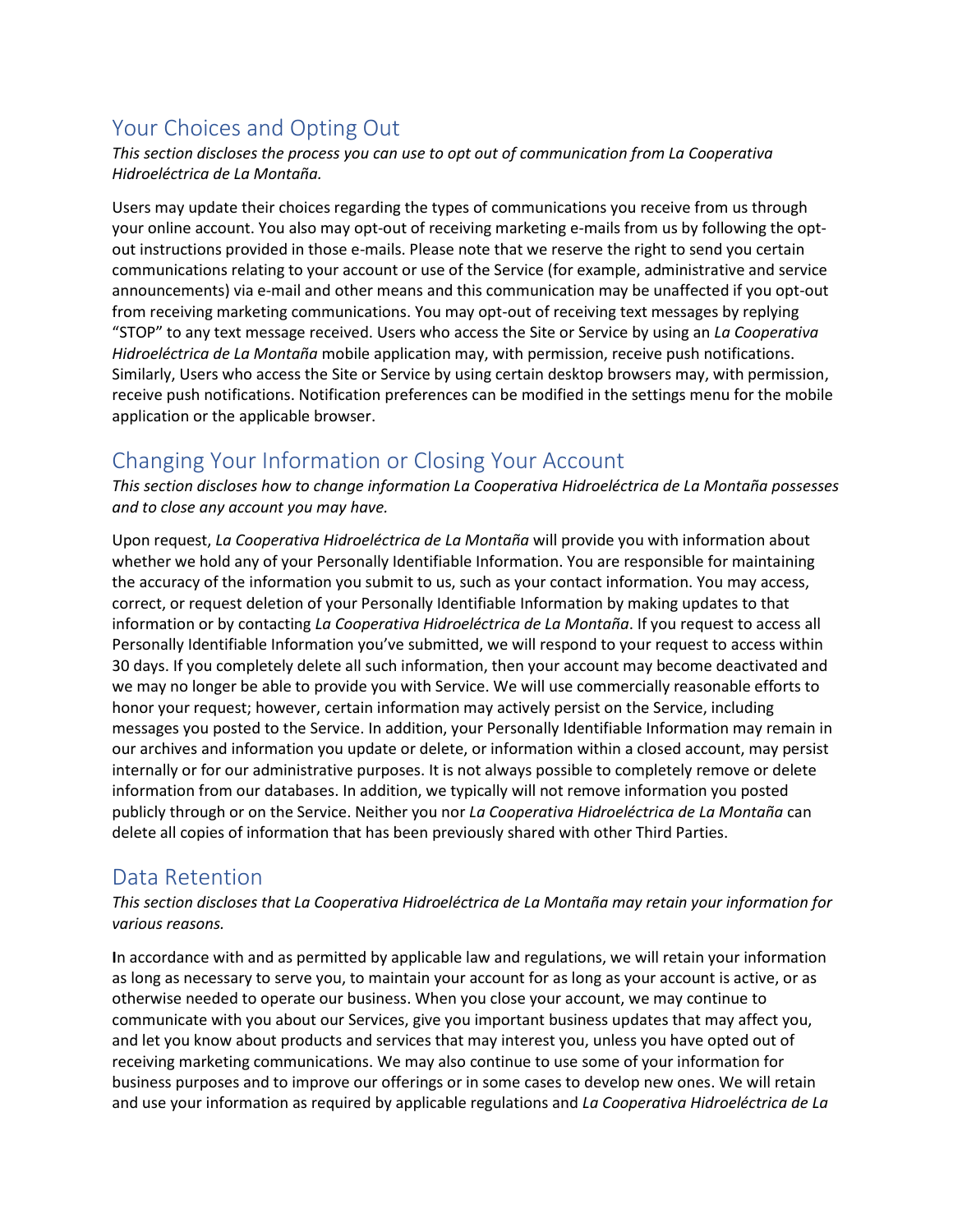*Montaña*'s records and information management policies to comply with our legal and reporting obligations, resolve disputes, enforce our agreements, complete any outstanding transactions and for the detection and prevention of fraud.

#### **Security**

*This section describes the measure La Cooperativa Hidroeléctrica de La Montaña takes to keep your Personally Identifiable Information secure.*

*La Cooperativa Hidroeléctrica de La Montaña* takes commercially reasonable steps to help protect and secure the information it collects from and stores about Users and limits access to that information to those with a business reason to know such information. Access to nonpublic *Personally Identifiable Information* is limited, through password protection devices and physical safeguards, to authorized employees or contractors as necessary to perform or provide the business service offered and to allow employees or contractors to perform their duties for *La Cooperativa Hidroeléctrica de La Montaña*. *La Cooperativa Hidroeléctrica de La Montaña* protects your Personally Identifiable Information from unauthorized access and uses security measures that comply with federal law. To protect nonpublic *Personally Identifiable Information* security measures include: computer safeguards; secured files; and security devices, such as firewalls, security patches and anti-virus programs. All access to the Site is encrypted using industry-standard transport layer security technology (TLS). When you enter sensitive information (such as an address), we encrypt the transmission of that information using secure socket layer technology (SSL). We also use HTTP strict transport security to add an additional layer of protection for our *La Cooperativa Hidroeléctrica de La Montaña* Users.

We provide reasonable and appropriate security measures in connection with securing Personally Identifiable Information we collect, including but not limited to:

- Periodic and regular reviews of our security procedures and updates to our security practices to implement accepted methods to protect your Personally Identifiable Information;
- Compliance with applicable laws and security standards;
- Securely transmitting your sensitive Personally Identifiable Information; and
- Training our staff and requiring our staff to safeguard your data.

This Site has security measures in place; however, *La Cooperativa Hidroeléctrica de La Montaña* does not represent, warrant or guarantee that Personally Identifiable Information will be protected against unauthorized access, loss, misuse or alterations. Please note that no method of transmission over the Internet, or method of electronic storage, is completely secure. While we attempt to protect your personal data, *La Cooperativa Hidroeléctrica de La Montaña* cannot ensure and does not warrant the security of any information you transmit to us. Similarly, *La Cooperativa Hidroeléctrica de La Montaña* disclaims liability for Personally Identifiable Information submitted through this Web site. Users are hereby advised that they submit such Personally Identifiable Information at their own risk.

It is important for you to protect against unauthorized access to your password and to your computer. We request that you protect the confidentiality of any User identification and password you use to access any of the Services online. You are responsible for all activity on the Web site accessed by your User identification and password.

# International Transfer of Personally Identifiable Information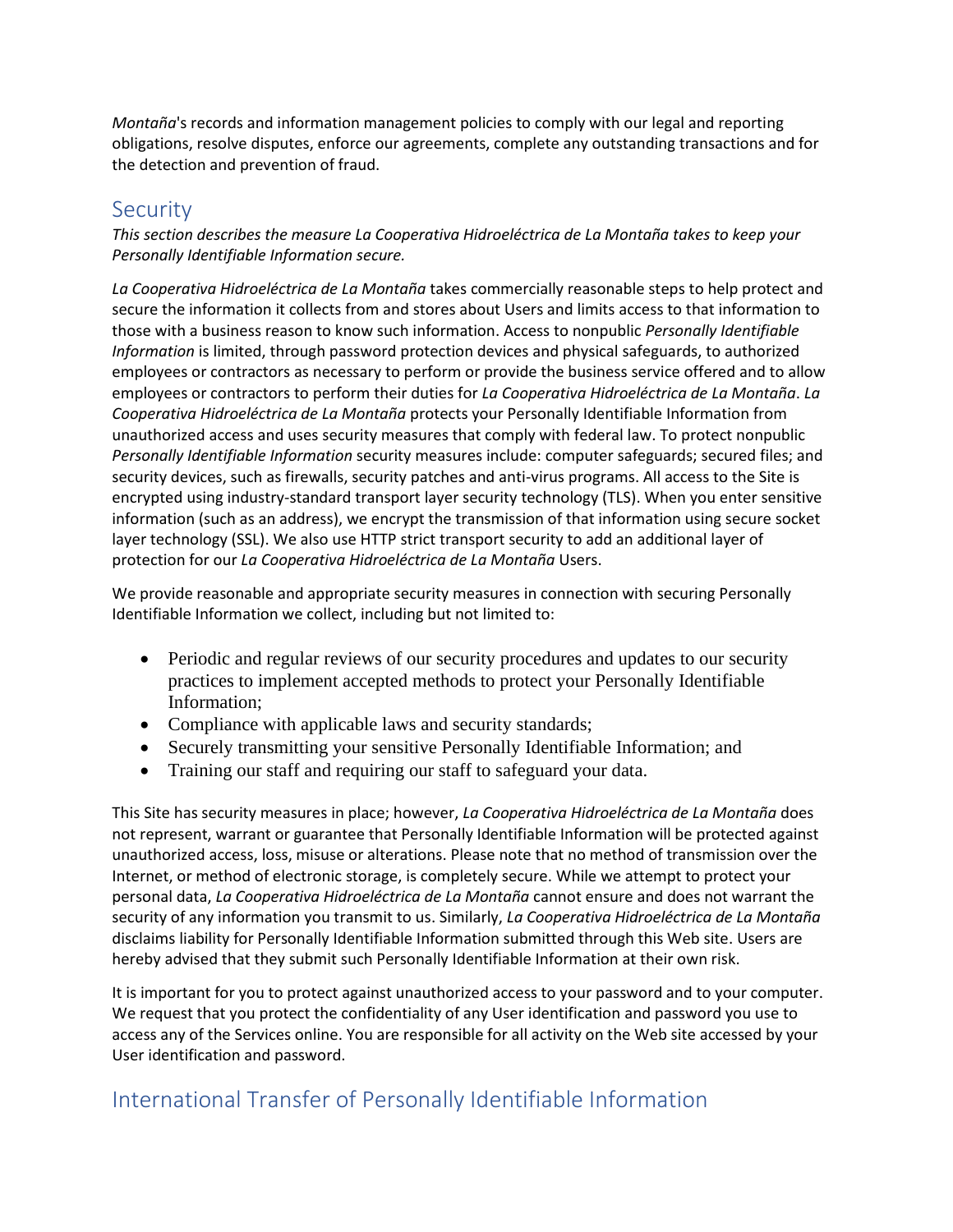*This section discloses that information may be transferred into and from servers in the United States.*

*La Cooperativa Hidroeléctrica de La Montaña* is a United States corporation registered in Puerto Rico. If you are located outside the United States and choose to provide information to us, *La Cooperativa Hidroeléctrica de La Montaña* transfers *Personally Identifiable* Information to the United States for processing. The servers that support this Site and on which we store the information you provide to us through this Site may be in a country other than where you reside. U.S. data protection laws may not provide as much protection as the data protection laws in force in some other countries. The U.S. may not have the same data protection laws as the country in which you initially provided the information. When we transfer your information to the U.S., we will protect it as described in this Privacy Policy. By visiting the Site or using our Service, or providing *La Cooperativa Hidroeléctrica de La Montaña* with any information, you fully understand and unambiguously consent to this transfer, processing and storage of your information in the United States.

In accordance with and as permitted by applicable law and regulations, we reserve the right to transfer your information, process and store it outside your country of residence to wherever we or our Third-Party service providers operate.

#### Phishing

*This section describes what you should do if you encounter a Site or communication that is phishing.*

Phishing Sites imitate legitimate Sites in order to obtain personal or financial information. Identity theft and the practice currently known as "phishing" are of great concern to *La Cooperativa Hidroeléctrica de La Montaña*. For more information about phishing, visit the Site of the Federal Trade Commission at [http://www.consumer.ftc.gov/articles/0003-phishing.](http://www.consumer.ftc.gov/articles/0003-phishing) In addition, if you believe you have received an email or had a similar interaction with a third-party pretending to be *La Cooperativa Hidroeléctrica de La Montaña*, please report it at support@advancedqualityservices.com.

# Customer Service Information

*This section discloses how La Cooperativa Hidroeléctrica de La Montaña may manage information related to a Customer Service request.*

When you contact *La Cooperativa Hidroeléctrica de La Montaña* Support, we will likely record and archive the conversation if a phone call and retain and archive e-mails or instant messages. If you don't agree to this, please contact *La Cooperativa Hidroeléctrica de La Montaña* Support at *apoyo@cooperativahidroelectrica.org*.

# Electronic Newsletters and Unsubscribe Policy

*This section describes how to unsubscribe from communications from La Cooperativa Hidroeléctrica de La Montaña.*

If you signed up to receive communication from *La Cooperativa Hidroeléctrica de La Montaña*, you may have given us permission to send you news and announcements about our services. If you change your mind, you can unsubscribe from our mailing list at any time through the link we provide at the top and bottom of every mailer. You can also remove yourself from our mailing list by sending an e-mail request to *apoyo@cooperativahidroelectrica.org*.

# Your Access Rights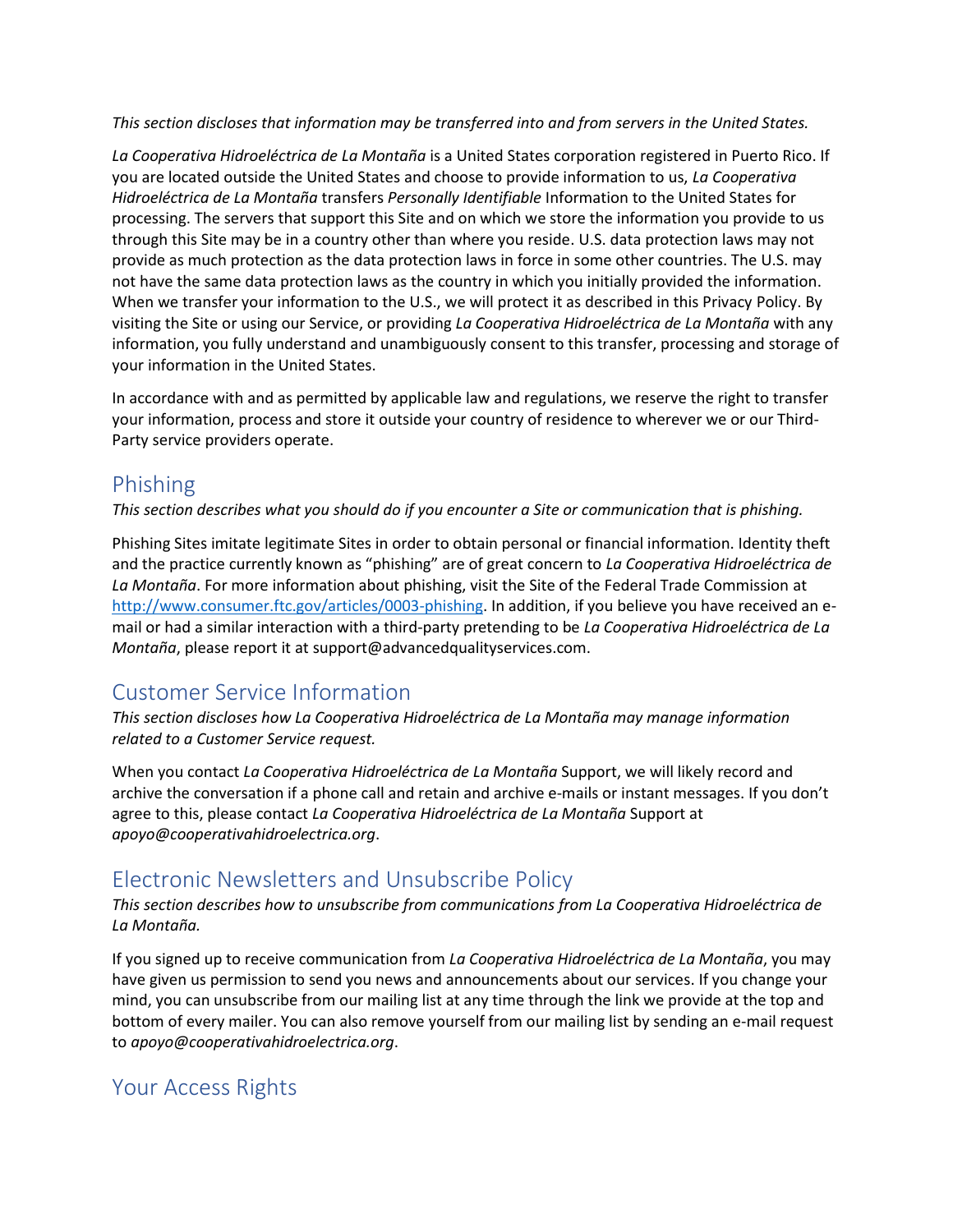*This section confirms you may request disclosures on what information La Cooperativa Hidroeléctrica de La Montaña has of yours.*

As required by applicable law, you may contact us to confirm whether we maintain, or process on behalf of a third-party, any of your Personally Identifiable Information and to review it in order to verify its accuracy and the lawfulness of our processing of such Personally Identifiable Information. Where you have determined that the Personally Identifiable Information we collected about you is inaccurate or processed in violation of applicable law, you may also request that your Personally Identifiable Information be corrected, amended, or deleted. Requests for access to your Personally Identifiable Information and to have it corrected, amended, or deleted should be sent to *apoyo@cooperativahidroelectrica.org*.

## Changes to this Privacy Policy

*This section makes you aware that La Cooperativa Hidroeléctrica de La Montaña may change the terms of this Privacy Policy at will.*

*La Cooperativa Hidroeléctrica de La Montaña* may update this Privacy Policy at any time and any changes will be effective upon posting. You may access the current version of this Policy at any time by clicking on the link marked "Privacy" at the bottom of each page of the public areas of this Site. Your continued use of the Site or online services provided by *La Cooperativa Hidroeléctrica de La Montaña* after a notice of material change or posting of an updated Privacy Statement shall constitute your consent to all changes. If there are material changes to the way we treat your Personally Identifiable Information, we may display a notice on the Site when the change becomes effective. We may also notify you by e-mail, but do not commit to providing that notice. These changes will only apply to the information we collect after we have posted the revised Policy or Privacy Notice on this Site. We will use your Personally Identifiable Information in a manner consistent with the Privacy Policy in effect at the time you submitted the information, unless you consent to the new or revised policy. If you object to any of the changes and no longer wish to use our Services, you are not allowed to access the Site, use our Services, and you may request removal of your Personally Identifiable Information from our system.

This Policy may be supplemented or amended from time to time by additional privacy notices ("Privacy Notices"), provided at the time we collect your information. For example, certain pages of this Site may contain Privacy Notices providing more details about the information we collect on those particular pages, why we need that information, and choices you may have about the ways we use that information. In other cases, specific Privacy Notices may be required to comply with the privacy laws of one of the countries, provinces, or states in which we do business.

## General Audience Service

*This section confirms the intended audience for this Site and how La Cooperativa Hidroeléctrica de La Montaña handles information from minors.*

The Site and Services is intended for a general audience and for users 18 and older. We do not knowingly collect, use or disclose Personally Identifiable Information from anyone younger than age 18. If we become aware that we are in possession of Personally Identifiable Information from anyone younger than 18, we will use commercially reasonable efforts to delete such information from our system. If you are the parent or legal guardian of a child younger than age 18 and believe that *La Cooperativa Hidroeléctrica de La Montaña* has possession of Personally Identifiable Information from your child, please contact us at: support@novamaintenanceservices.com.